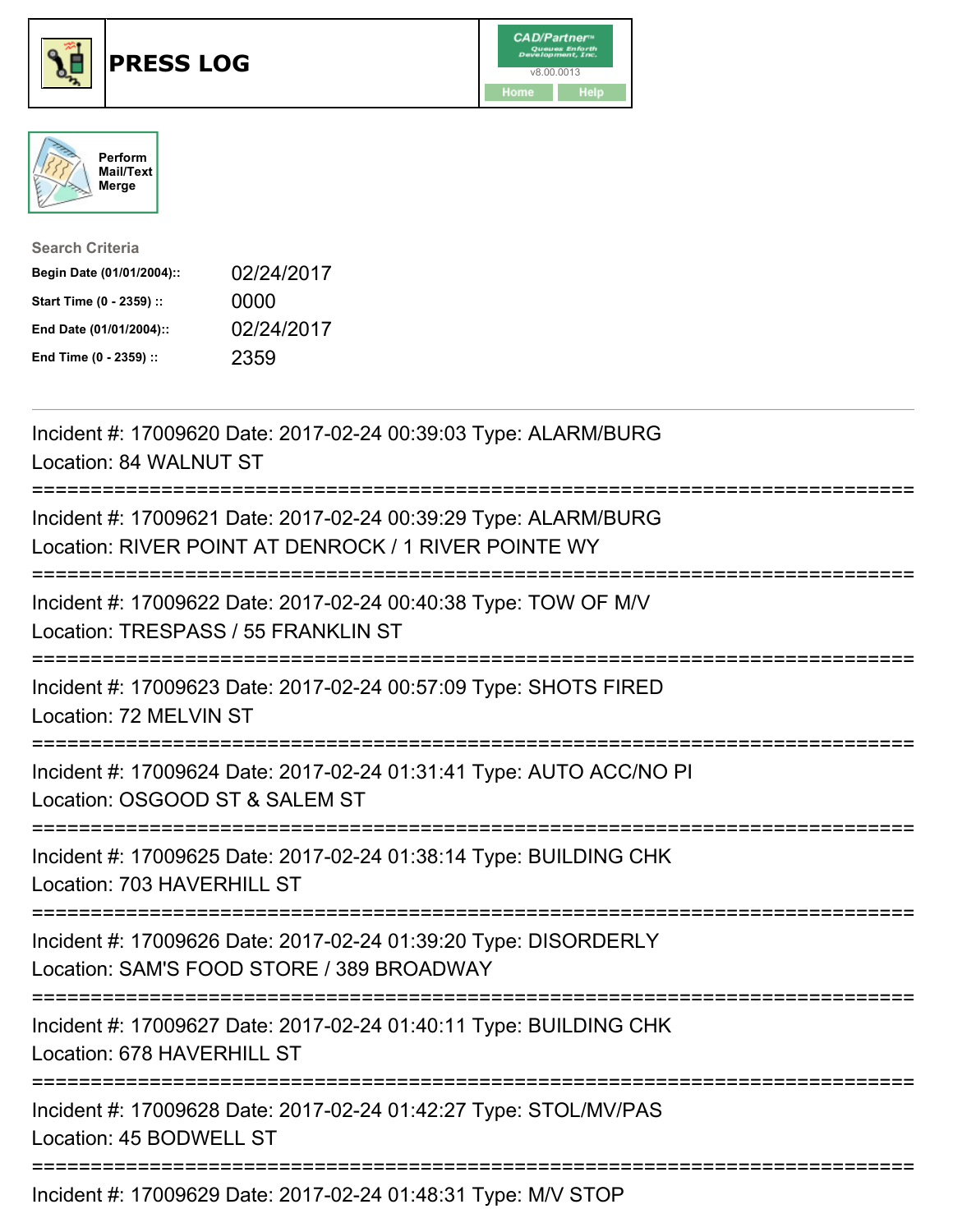| Location: LAWRENCE ST & MYRTLE ST                                                                                                     |
|---------------------------------------------------------------------------------------------------------------------------------------|
| Incident #: 17009631 Date: 2017-02-24 01:53:16 Type: DISORDERLY<br>Location: ESSEX ST & WARREN ST                                     |
| Incident #: 17009630 Date: 2017-02-24 01:54:51 Type: ANIMAL COMPL<br>Location: 79 SPRINGFIELD ST                                      |
| Incident #: 17009633 Date: 2017-02-24 02:08:12 Type: M/V STOP<br>Location: HAVERHILL ST & MORTON ST                                   |
| ;=============================<br>Incident #: 17009632 Date: 2017-02-24 02:10:36 Type: CK WELL BEING<br><b>Location: PEMBERTON WY</b> |
| Incident #: 17009634 Date: 2017-02-24 02:20:42 Type: M/V STOP<br>Location: ACTON ST & WEST ST<br>----------------------               |
| Incident #: 17009635 Date: 2017-02-24 02:24:07 Type: M/V STOP<br>Location: JEFFERSON ST & MT VERNON ST                                |
| Incident #: 17009636 Date: 2017-02-24 02:24:38 Type: NOISE ORD<br>Location: 12 WOODLAND ST FL 3                                       |
| Incident #: 17009637 Date: 2017-02-24 02:35:20 Type: NOISE ORD<br>Location: 158 BUTLER ST                                             |
| Incident #: 17009638 Date: 2017-02-24 02:38:48 Type: M/V STOP<br>Location: 49 BLANCHARD ST                                            |
| Incident #: 17009639 Date: 2017-02-24 02:49:30 Type: M/V STOP<br>Location: 140 ABBOTT ST                                              |
| Incident #: 17009640 Date: 2017-02-24 02:53:20 Type: M/V STOP<br>Location: NESMITH ST & PEARL ST                                      |
| Incident #: 17009641 Date: 2017-02-24 02:56:53 Type: M/V STOP<br>Location: TOW / FARNHAM ST & S UNION ST                              |
| Incident #: 17009642 Date: 2017-02-24 03:04:43 Type: BUILDING CHK<br>Location: 700 ESSEX ST                                           |
| Incident #: 17009643 Date: 2017-02-24 03:05:41 Type: MAL DAMAGE                                                                       |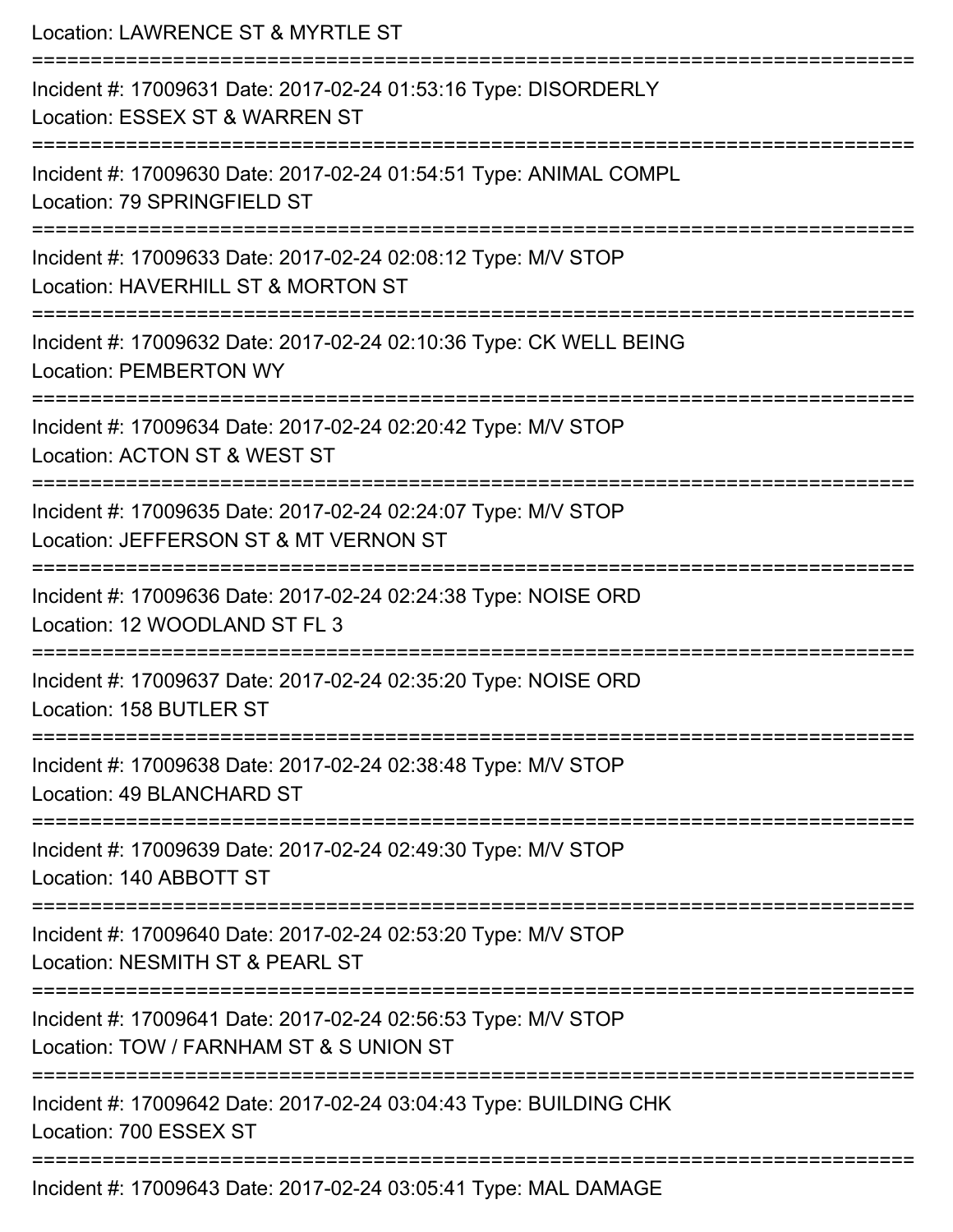| Incident #: 17009644 Date: 2017-02-24 03:10:52 Type: DISTURBANCE<br>Location: 11 LAWRENCE ST #506 FL 5                     |
|----------------------------------------------------------------------------------------------------------------------------|
| Incident #: 17009645 Date: 2017-02-24 03:12:50 Type: BUILDING CHK<br>Location: HONDA / COMMONWEALTH DR                     |
| Incident #: 17009646 Date: 2017-02-24 03:20:28 Type: M/V STOP<br>Location: PARK ST & SPRUCE ST                             |
| Incident #: 17009647 Date: 2017-02-24 03:48:49 Type: M/V STOP<br>Location: BROADWAY & ESSEX ST                             |
| Incident #: 17009648 Date: 2017-02-24 03:53:45 Type: M/V STOP<br>Location: BAILEY ST & S UNION ST                          |
| Incident #: 17009649 Date: 2017-02-24 04:06:28 Type: BUILDING CHK<br>Location: 34 MILTON ST                                |
| Incident #: 17009650 Date: 2017-02-24 04:11:14 Type: M/V STOP<br>Location: GRAFTON ST & S UNION ST                         |
| Incident #: 17009651 Date: 2017-02-24 04:16:39 Type: M/V STOP<br>Location: ANDOVER ST & PARKER ST                          |
| Incident #: 17009652 Date: 2017-02-24 04:21:04 Type: AUTO ACC/UNK PI<br>Location: 20 MAY ST                                |
| Incident #: 17009653 Date: 2017-02-24 04:21:14 Type: AUTO ACC/UNK PI<br>Location: HAVERHILL ST & MARGIN ST                 |
| Incident #: 17009654 Date: 2017-02-24 04:25:19 Type: M/V STOP<br>Location: ACTON ST & WEST ST                              |
| Incident #: 17009655 Date: 2017-02-24 04:38:58 Type: SUS PERS/MV<br>Location: COMMONWEALTH MOTOR CHEVY / 1 COMMONWEALTH DR |
| Incident #: 17009656 Date: 2017-02-24 06:18:54 Type: ROBBERY ARMED<br>Location: BROADWAY & ACTON ST                        |
| ------------------------------------<br>Incident #: 17009657 Date: 2017-02-24 06:40:15 Type: ALARMS                        |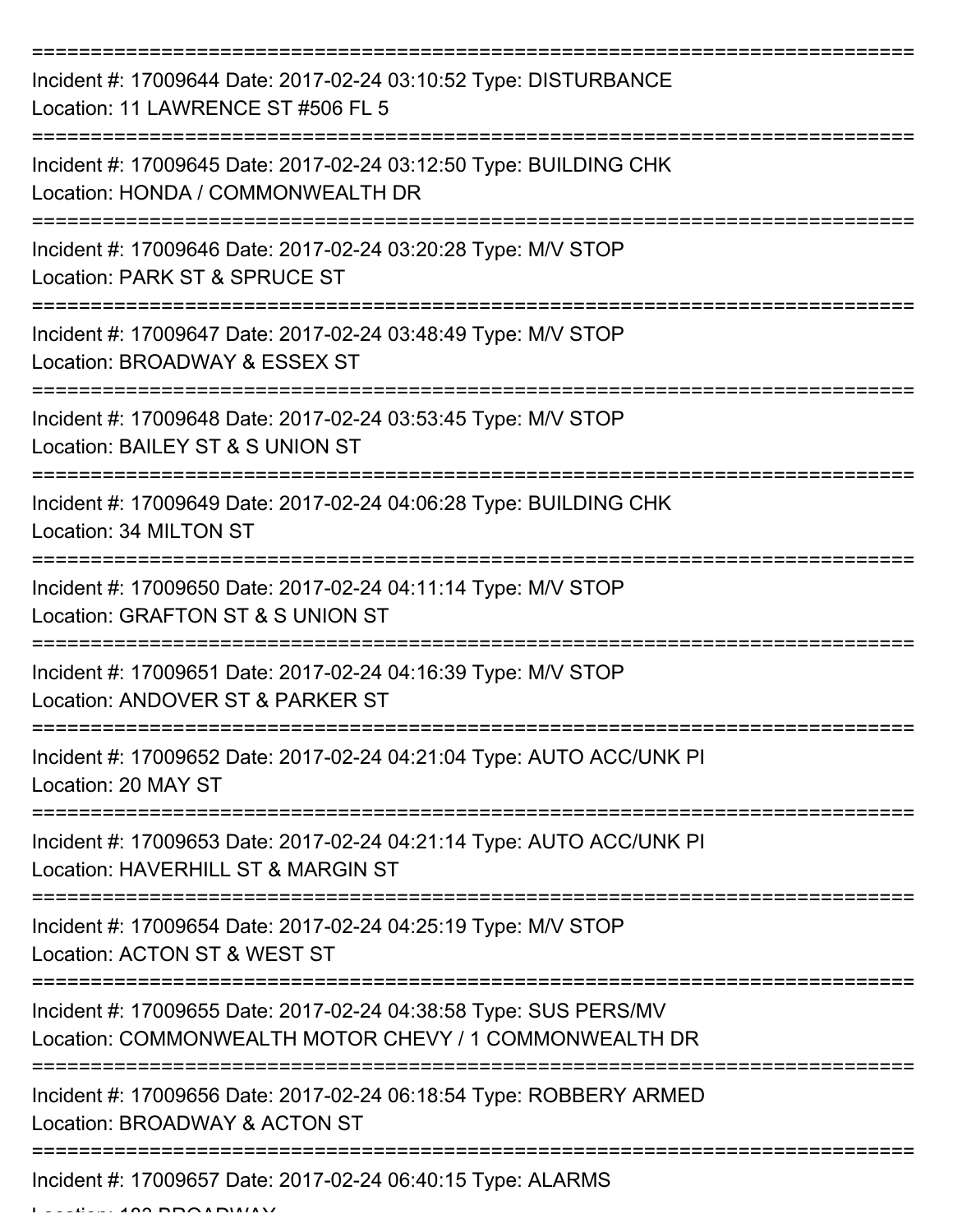| Incident #: 17009658 Date: 2017-02-24 07:17:22 Type: DISABLED MV<br>Location: TOW / MERRIMACK ST & PARKER ST           |
|------------------------------------------------------------------------------------------------------------------------|
| Incident #: 17009659 Date: 2017-02-24 07:17:43 Type: M/V STOP<br>Location: CORNISH ST & JACKSON ST                     |
| Incident #: 17009660 Date: 2017-02-24 07:20:04 Type: M/V STOP<br>Location: 500 MERRIMACK ST                            |
| Incident #: 17009661 Date: 2017-02-24 07:37:34 Type: M/V STOP<br>Location: STORROW ST & WOODLAND ST                    |
| Incident #: 17009662 Date: 2017-02-24 07:44:41 Type: B&E/PAST<br>Location: 383 HAVERHILL ST                            |
| Incident #: 17009663 Date: 2017-02-24 07:56:50 Type: WARRANT SERVE<br>Location: 143 UNION ST FL 1                      |
| Incident #: 17009664 Date: 2017-02-24 07:57:40 Type: TOW OF M/V<br>Location: TRESPASS / 270 CANAL ST                   |
| Incident #: 17009665 Date: 2017-02-24 08:05:11 Type: M/V STOP<br><b>Location: PEMBERTON WY</b>                         |
| Incident #: 17009666 Date: 2017-02-24 08:15:51 Type: M/V STOP<br>Location: HAVERHILL ST & JACKSON ST                   |
| Incident #: 17009667 Date: 2017-02-24 09:07:24 Type: ALARM/BURG<br>Location: MATTHEWS INSURANCE AGENCY / 182 PARKER ST |
| Incident #: 17009668 Date: 2017-02-24 09:22:34 Type: SUS PERS/MV<br>Location: ANDOVER ST & BEACON ST                   |
| Incident #: 17009669 Date: 2017-02-24 09:43:37 Type: INVESTIGATION<br>Location: 12 BERNARD AV                          |
| Incident #: 17009670 Date: 2017-02-24 09:58:31 Type: M/V STOP<br>Location: 50 BROADWAY                                 |
| Incident #: 17009671 Date: 2017-02-24 10:06:25 Type: COURT DOC SERVE                                                   |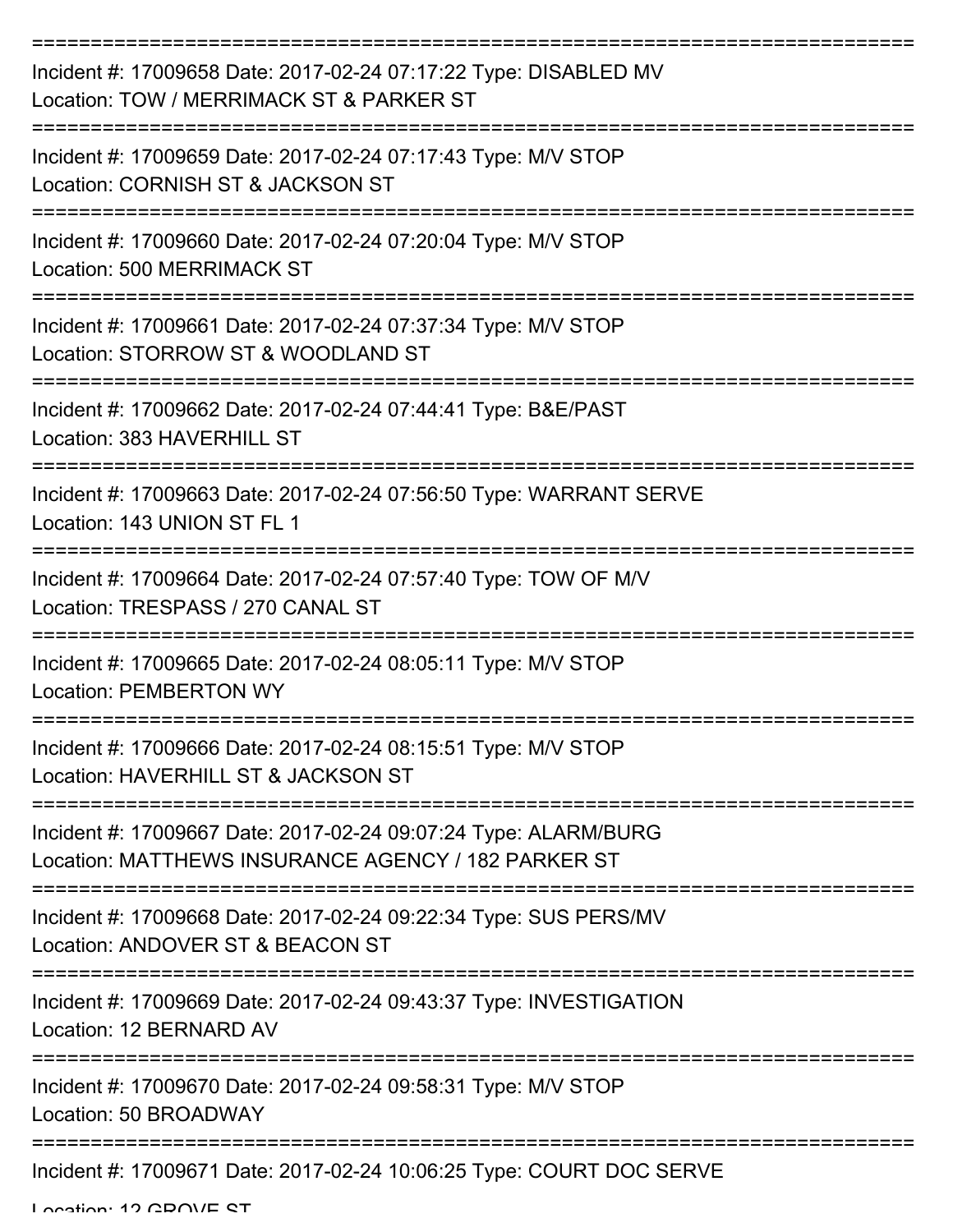| Incident #: 17009672 Date: 2017-02-24 10:11:44 Type: INVESTIGATION<br>Location: 15 UNION ST            |
|--------------------------------------------------------------------------------------------------------|
| Incident #: 17009673 Date: 2017-02-24 10:15:09 Type: COURT DOC SERVE<br>Location: 202 WALNUT ST        |
| Incident #: 17009674 Date: 2017-02-24 10:20:55 Type: AUTO ACC/PI<br>Location: FRANKLIN ST & TREMONT ST |
| Incident #: 17009675 Date: 2017-02-24 10:22:19 Type: M/V STOP<br>Location: 853 ESSEX ST                |
| Incident #: 17009676 Date: 2017-02-24 10:22:52 Type: WIRE DOWN<br>Location: 60 PLEASANT ST             |
| Incident #: 17009677 Date: 2017-02-24 10:29:47 Type: COURT DOC SERVE<br>Location: 214 ANDOVER ST       |
| Incident #: 17009678 Date: 2017-02-24 10:32:02 Type: FIRE<br>Location: 145 WEST ST                     |
| Incident #: 17009679 Date: 2017-02-24 10:39:16 Type: B&E/PROG<br>Location: 65 HOLLY ST                 |
| Incident #: 17009680 Date: 2017-02-24 10:50:36 Type: TRESPASSING<br>Location: 280 MERRIMACK ST         |
| Incident #: 17009681 Date: 2017-02-24 10:52:53 Type: INVEST CONT<br>Location: 67 MILTON ST             |
| Incident #: 17009682 Date: 2017-02-24 10:53:02 Type: M/V STOP<br>Location: BAILEY ST & OSGOOD ST       |
| Incident #: 17009683 Date: 2017-02-24 11:01:43 Type: GUN CALL<br>Location: 262 LOWELL ST               |
| Incident #: 17009684 Date: 2017-02-24 11:05:23 Type: STOL/MV/PAS<br>Location: 240 WATER ST             |
| Incident #: 17009685 Date: 2017-02-24 11:12:48 Type: GENERAL SERV<br>Location: 320 S. BROADWAY         |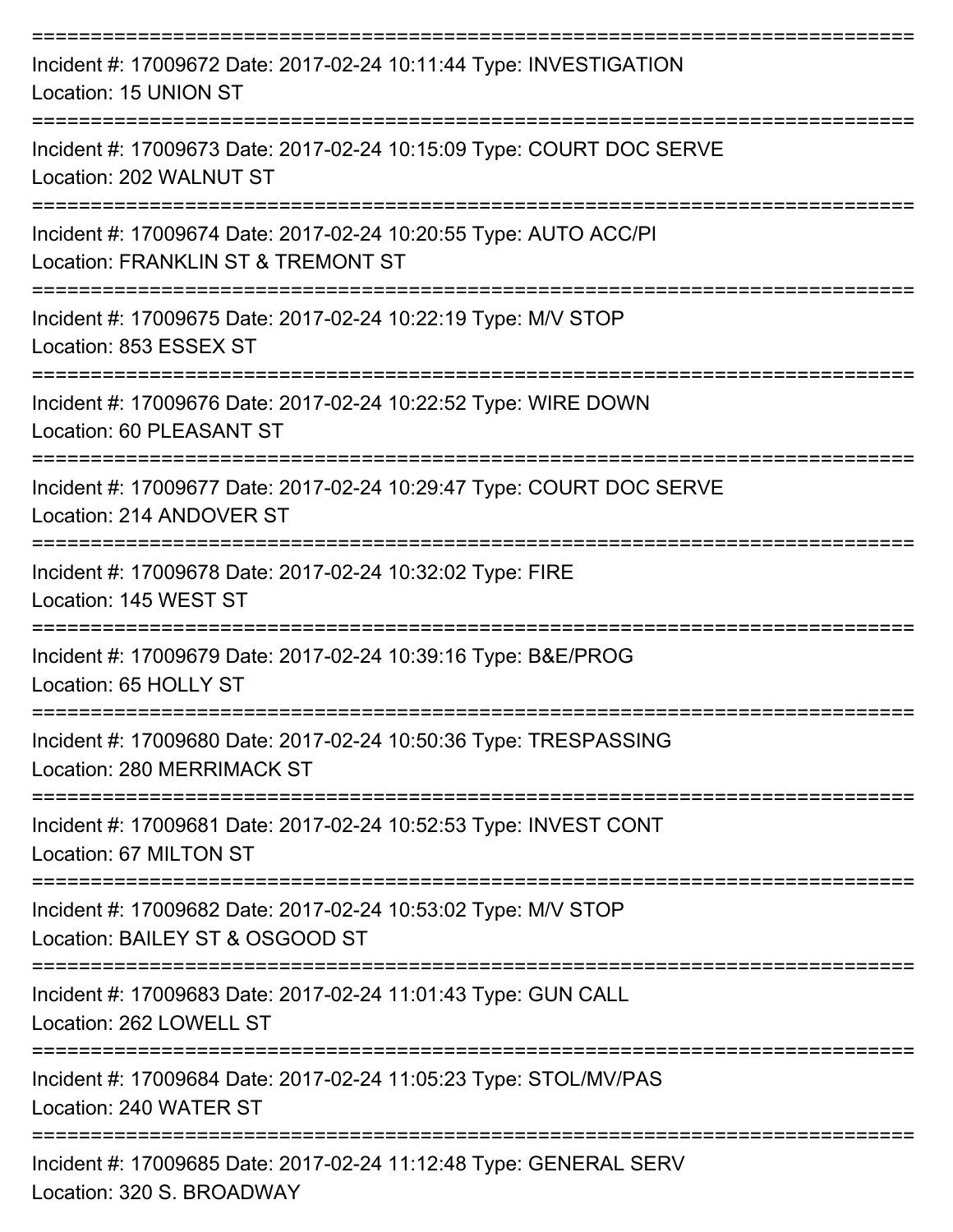| Incident #: 17009686 Date: 2017-02-24 11:13:04 Type: COURT DOC SERVE<br>Location: 133 S BROADWAY                                     |
|--------------------------------------------------------------------------------------------------------------------------------------|
| =====================================<br>Incident #: 17009687 Date: 2017-02-24 11:14:42 Type: ANIMAL COMPL<br>Location: 52 MELVIN ST |
| ====================================<br>Incident #: 17009689 Date: 2017-02-24 11:23:25 Type: ALARMS<br>Location: 25 OHIO AV          |
| Incident #: 17009688 Date: 2017-02-24 11:24:09 Type: SUS PERS/MV<br>Location: ELAINES FISH + CHIP / 234 HAMPSHIRE ST                 |
| :==========================<br>Incident #: 17009690 Date: 2017-02-24 11:32:50 Type: AUTO ACC/NO PI<br>Location: BROADWAY & PARK ST   |
| Incident #: 17009692 Date: 2017-02-24 11:39:42 Type: AUTO ACC/NO PI<br>Location: BROADWAY & CEDAR ST                                 |
| :==================<br>Incident #: 17009691 Date: 2017-02-24 11:40:25 Type: AUTO ACC/NO PI<br>Location: BROADWAY & CEDAR ST          |
| Incident #: 17009693 Date: 2017-02-24 11:43:48 Type: GENERAL SERV<br>Location: BRADFORD ST & BROADWAY                                |
| Incident #: 17009694 Date: 2017-02-24 12:00:15 Type: M/V STOP<br>Location: BROADWAY & COMMON ST                                      |
| Incident #: 17009695 Date: 2017-02-24 12:15:26 Type: M/V STOP<br>Location: 73 WINTHROP AV                                            |
| Incident #: 17009696 Date: 2017-02-24 12:22:06 Type: M/V STOP<br>Location: GRAFTON ST & WINTHROP AV                                  |
| Incident #: 17009697 Date: 2017-02-24 12:41:43 Type: M/V STOP<br>Location: LYNN ST & S UNION ST                                      |
| Incident #: 17009698 Date: 2017-02-24 12:43:35 Type: THREATS<br>Location: 216 WALNUT ST                                              |
| Incident #: 17009699 Date: 2017-02-24 12:46:40 Type: AUTO ACC/PI<br>Location: DIKE CORPORATION / 1 BROADWAY                          |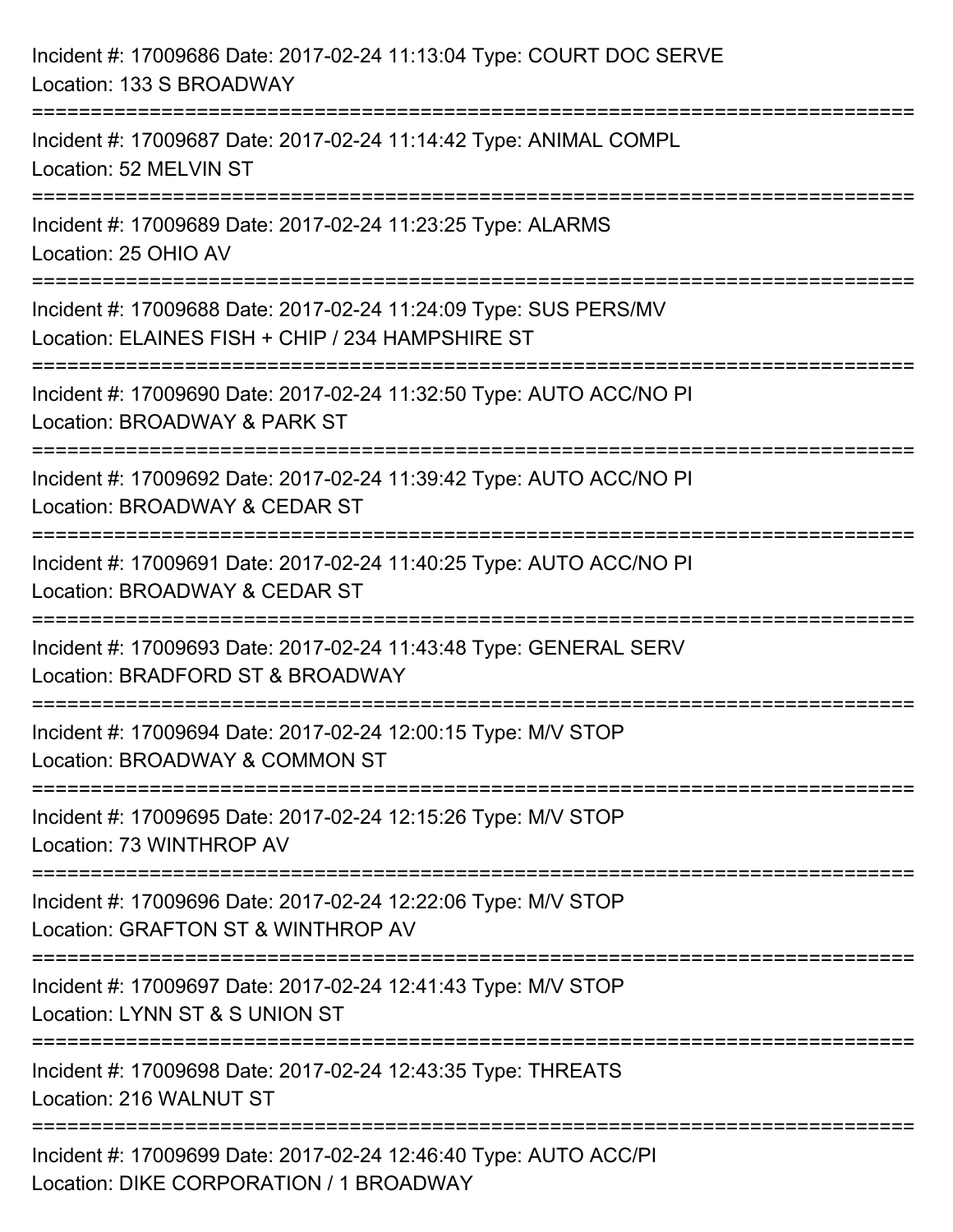| Incident #: 17009700 Date: 2017-02-24 12:54:30 Type: AUTO ACC/PI<br>Location: DIKEMAN WELDING / 85 BLANCHARD ST                                              |
|--------------------------------------------------------------------------------------------------------------------------------------------------------------|
| Incident #: 17009701 Date: 2017-02-24 13:01:09 Type: 209A/SERVE<br>Location: 162 WEST ST                                                                     |
| Incident #: 17009702 Date: 2017-02-24 13:19:41 Type: LARCENY/PAST<br>Location: 77 S UNION ST                                                                 |
| Incident #: 17009703 Date: 2017-02-24 13:26:27 Type: RECOV/STOL/MV<br>Location: 9 GORHAM ST                                                                  |
| Incident #: 17009704 Date: 2017-02-24 13:48:02 Type: HARASSMENT<br>Location: HAVERHILL ST & JACKSON ST<br>========================<br>====================== |
| Incident #: 17009705 Date: 2017-02-24 13:54:01 Type: GENERAL SERV<br><b>Location: 8 SHERMAN ST</b>                                                           |
| Incident #: 17009706 Date: 2017-02-24 14:01:06 Type: ANIMAL COMPL<br>Location: 176 PHILLIPS ST                                                               |
| Incident #: 17009707 Date: 2017-02-24 14:18:32 Type: AUTO ACC/PI<br>Location: S BROADWAY & SHATTUCK ST                                                       |
| Incident #: 17009708 Date: 2017-02-24 14:31:49 Type: GENERAL SERV<br>Location: S BROADWAY & SHATTUCK ST                                                      |
| Incident #: 17009709 Date: 2017-02-24 14:33:07 Type: 209A/SERVE<br>Location: 90 LOWELL ST                                                                    |
| Incident #: 17009710 Date: 2017-02-24 14:44:56 Type: COURT DOC SERVE<br>Location: 129 BOXFORD ST                                                             |
| Incident #: 17009711 Date: 2017-02-24 15:17:15 Type: M/V STOP<br>Location: COLUMBIA GAS / 55 MARSTON ST                                                      |
| ===============<br>Incident #: 17009712 Date: 2017-02-24 15:26:27 Type: ALARMS<br>Location: 380 LOWELL ST                                                    |
| Incident #: 17009713 Date: 2017-02-24 15:30:03 Type: SUS PERS/MV<br>Location: 88 KNOX ST                                                                     |

===========================================================================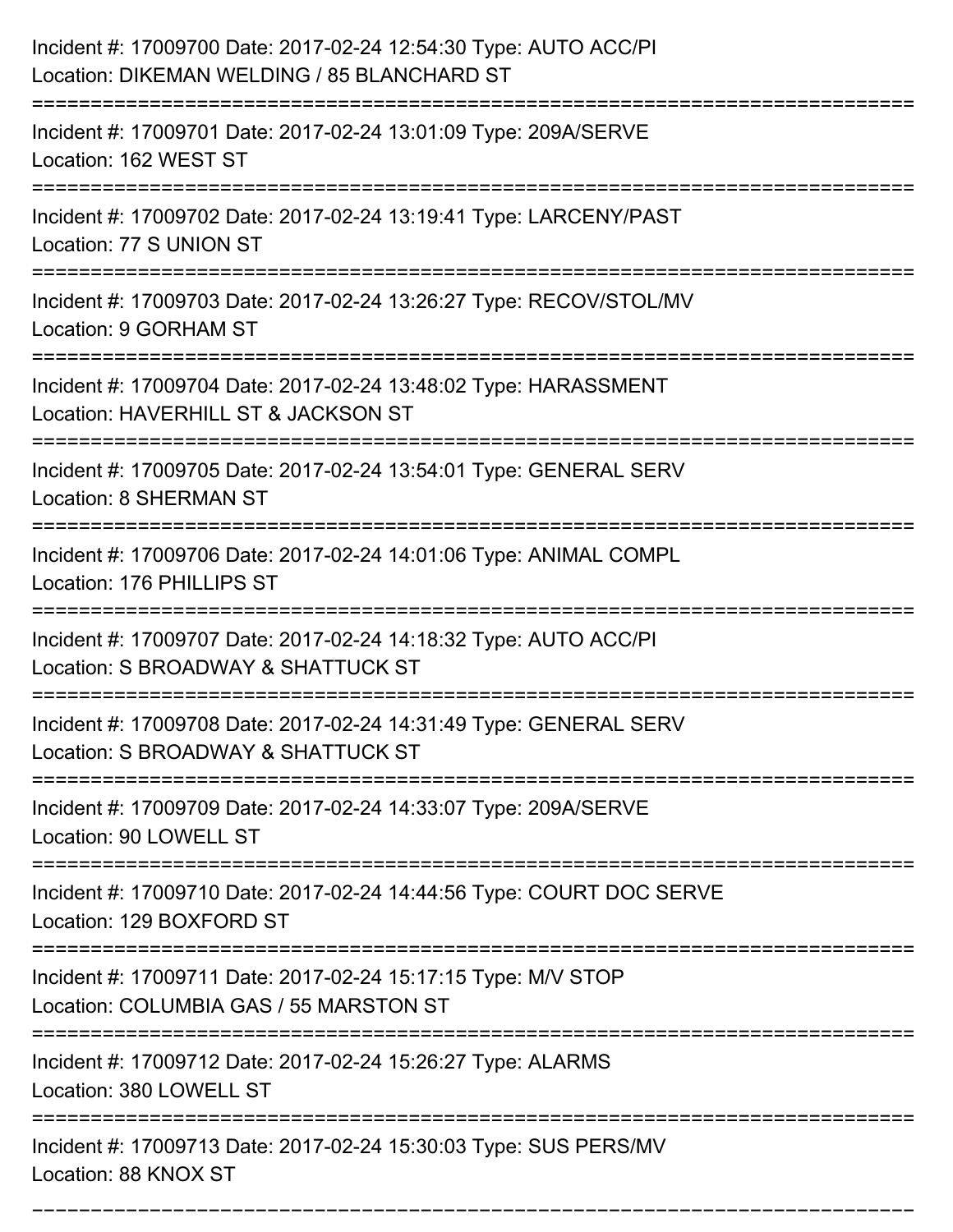| :============================<br>==================<br>Location: 50 E LAUREL ST<br>Incident #: 17009720 Date: 2017-02-24 16:14:00 Type: M/V STOP<br>Location: INMAN ST & S BROADWAY<br>Incident #: 17009723 Date: 2017-02-24 16:27:31 Type: DOMESTIC/PROG<br>======================<br>===============================<br>Incident #: 17009724 Date: 2017-02-24 16:59:00 Type: AUTO ACC/NO PI<br>Location: 425 MERRIMACK ST<br>Incident #: 17009725 Date: 2017-02-24 17:00:11 Type: UNWANTEDGUEST<br>Location: CENTRE ST & WILLOW ST | Incident #: 17009714 Date: 2017-02-24 15:34:06 Type: LARCENY/PAST<br>Location: 252 E HAVERHILL ST            |
|--------------------------------------------------------------------------------------------------------------------------------------------------------------------------------------------------------------------------------------------------------------------------------------------------------------------------------------------------------------------------------------------------------------------------------------------------------------------------------------------------------------------------------------|--------------------------------------------------------------------------------------------------------------|
|                                                                                                                                                                                                                                                                                                                                                                                                                                                                                                                                      | Incident #: 17009715 Date: 2017-02-24 15:34:41 Type: HIT & RUN M/V<br>Location: KENNER'S SHOE / 537 BROADWAY |
|                                                                                                                                                                                                                                                                                                                                                                                                                                                                                                                                      | Incident #: 17009716 Date: 2017-02-24 15:39:19 Type: DRUG VIO<br>Location: E PLEASANT ST & SAXONIA AV        |
|                                                                                                                                                                                                                                                                                                                                                                                                                                                                                                                                      | Incident #: 17009717 Date: 2017-02-24 15:48:35 Type: M/V STOP<br>Location: GRAFTON ST & WINTHROP AV          |
|                                                                                                                                                                                                                                                                                                                                                                                                                                                                                                                                      | Incident #: 17009718 Date: 2017-02-24 15:52:37 Type: M/V STOP<br>Location: GRAFTON ST & WINTHROP AV          |
|                                                                                                                                                                                                                                                                                                                                                                                                                                                                                                                                      | Incident #: 17009719 Date: 2017-02-24 15:53:20 Type: KEEP PEACE                                              |
|                                                                                                                                                                                                                                                                                                                                                                                                                                                                                                                                      | Location: 461 HAVERHILL ST                                                                                   |
|                                                                                                                                                                                                                                                                                                                                                                                                                                                                                                                                      | Incident #: 17009721 Date: 2017-02-24 16:18:13 Type: AUTO ACC/NO PI                                          |
|                                                                                                                                                                                                                                                                                                                                                                                                                                                                                                                                      | Incident #: 17009722 Date: 2017-02-24 16:27:04 Type: NOISE ORD<br>Location: 67 BUNKERHILL ST                 |
|                                                                                                                                                                                                                                                                                                                                                                                                                                                                                                                                      | Location: 120 CHESTER ST                                                                                     |
|                                                                                                                                                                                                                                                                                                                                                                                                                                                                                                                                      |                                                                                                              |
|                                                                                                                                                                                                                                                                                                                                                                                                                                                                                                                                      | Location: 304 S UNION ST                                                                                     |
|                                                                                                                                                                                                                                                                                                                                                                                                                                                                                                                                      | Incident #: 17009726 Date: 2017-02-24 17:05:01 Type: AUTO ACC/PI                                             |
|                                                                                                                                                                                                                                                                                                                                                                                                                                                                                                                                      | Incident #: 17009727 Date: 2017-02-24 17:09:22 Type: AUTO ACC/NO PI<br>Location: 102 TRENTON ST              |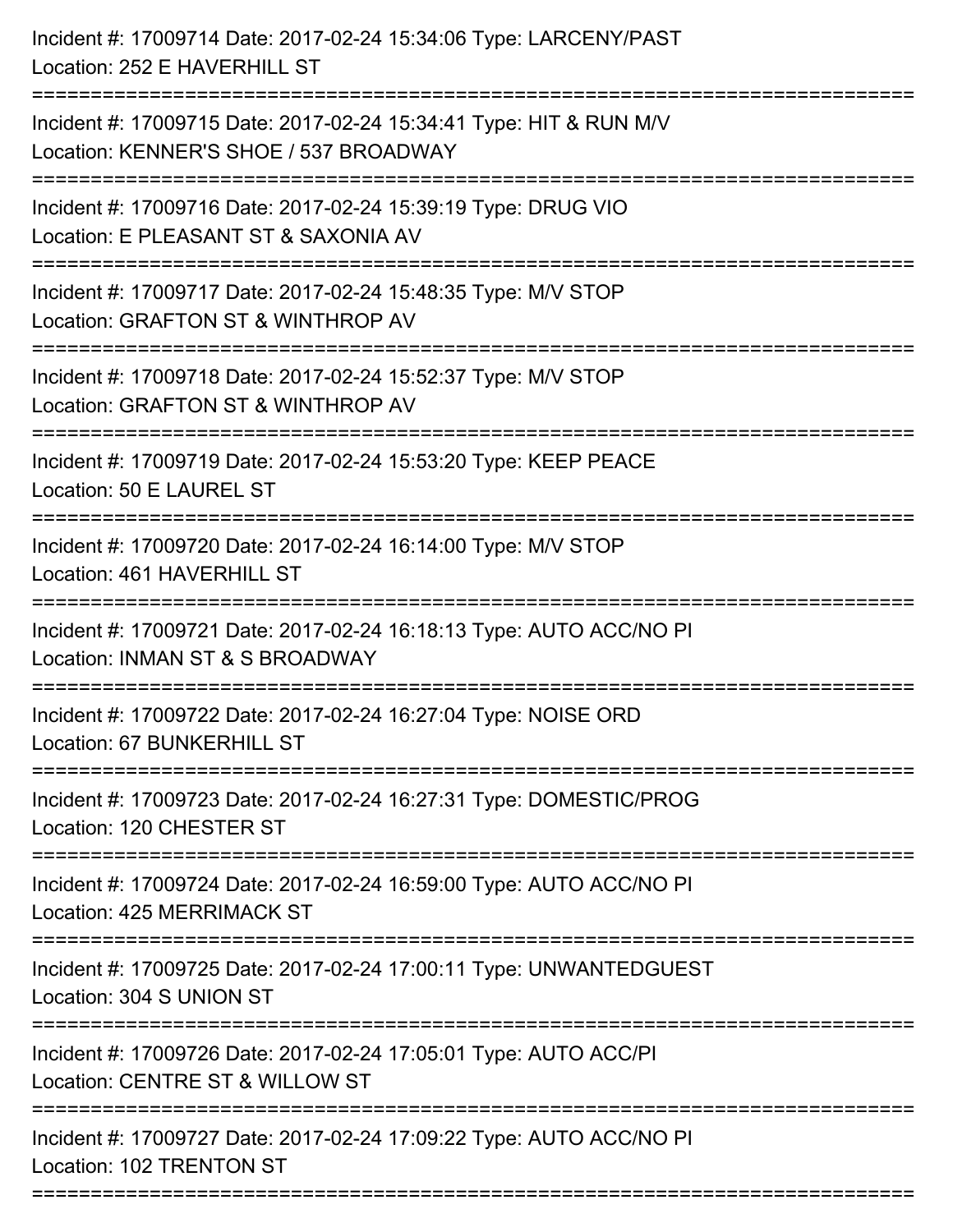Location: 205 S BROADWAY =========================================================================== Incident #: 17009729 Date: 2017-02-24 17:16:52 Type: A&B D/W PAST Location: N PARISH RD =========================================================================== Incident #: 17009730 Date: 2017-02-24 17:18:55 Type: NOISE ORD Location: 16 PLEASANT TER =========================================================================== Incident #: 17009731 Date: 2017-02-24 17:20:45 Type: GUN CALL Location: 266 BROADWAY =========================================================================== Incident #: 17009732 Date: 2017-02-24 17:33:41 Type: LARCENY/PAST Location: 2 MUSEUM SQ =========================================================================== Incident #: 17009733 Date: 2017-02-24 17:43:53 Type: M/V STOP Location: AMESBURY ST & ESSEX ST =========================================================================== Incident #: 17009734 Date: 2017-02-24 17:53:00 Type: AUTO ACC/PI Location: 89 RAILROAD ST =========================================================================== Incident #: 17009735 Date: 2017-02-24 18:02:19 Type: AUTO ACC/NO PI Location: 248 BROADWAY =========================================================================== Incident #: 17009736 Date: 2017-02-24 18:04:13 Type: DISTURBANCE Location: 205 BROADWAY =========================================================================== Incident #: 17009737 Date: 2017-02-24 18:06:25 Type: MV/BLOCKING Location: TOW / 109 HAVERHILL ST =========================================================================== Incident #: 17009738 Date: 2017-02-24 18:13:26 Type: INVEST CONT Location: 47 TRENTON ST =========================================================================== Incident #: 17009739 Date: 2017-02-24 18:20:02 Type: ANIMAL COMPL Location: DORCHESTER ST & S UNION ST =========================================================================== Incident #: 17009740 Date: 2017-02-24 18:26:25 Type: DOMESTIC/PAST Location: 8 INMAN ST =========================================================================== Incident #: 17009741 Date: 2017-02-24 19:03:23 Type: STOL/MV/PAS Location: 353 ELM ST ===========================================================================

Incident #: 17009742 Date: 2017 02 24 19:11:52 Type: INVEST CONT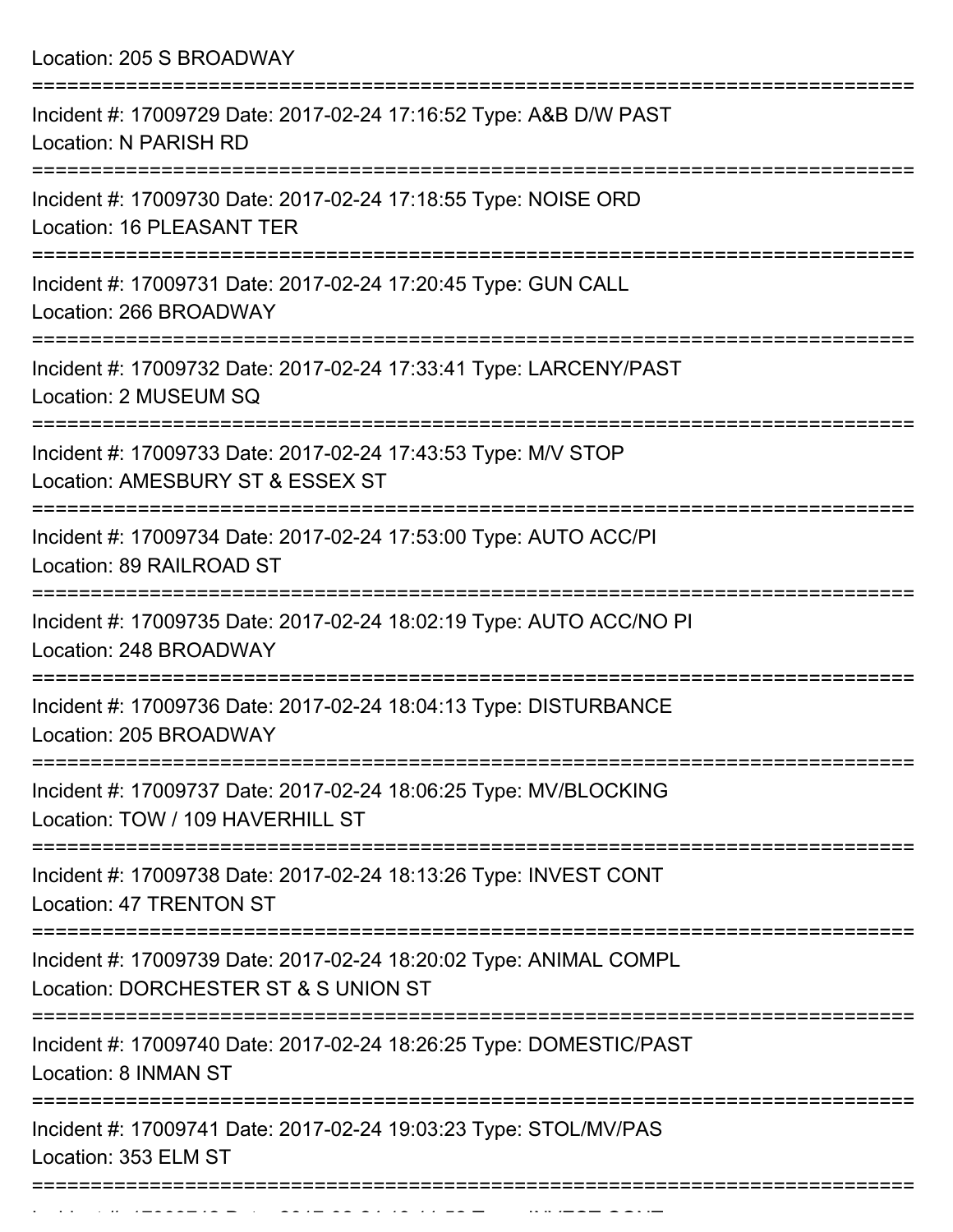Location: 308 JACKSON ST

| Incident #: 17009743 Date: 2017-02-24 20:07:17 Type: LOUD NOISE<br><b>Location: 8 LEXINGTON ST</b>                      |
|-------------------------------------------------------------------------------------------------------------------------|
| Incident #: 17009744 Date: 2017-02-24 20:09:24 Type: M/V STOP<br>Location: BRADFORD ST & HAMPSHIRE ST                   |
| Incident #: 17009745 Date: 2017-02-24 20:14:18 Type: SUS PERS/MV<br>Location: 15 KATHERINE ST                           |
| Incident #: 17009746 Date: 2017-02-24 20:24:00 Type: DRUG VIO<br>Location: LINDEN ST & PEARL ST                         |
| Incident #: 17009747 Date: 2017-02-24 20:26:44 Type: A&B PAST<br>Location: 254 BAILEY ST #2                             |
| Incident #: 17009748 Date: 2017-02-24 20:34:21 Type: M/V STOP<br>Location: LAWRENCE ST & LEXINGTON ST                   |
| Incident #: 17009750 Date: 2017-02-24 20:37:34 Type: SUS PERS/MV<br>Location: 40 DARTMOUTH ST                           |
| Incident #: 17009749 Date: 2017-02-24 20:40:58 Type: TOW/REPOSSED<br>Location: 9A FALLON ST                             |
| Incident #: 17009751 Date: 2017-02-24 20:48:39 Type: SUS PERS/MV<br>Location: 288 HOWARD ST                             |
| ================<br>Incident #: 17009752 Date: 2017-02-24 21:00:14 Type: M/V STOP<br>Location: MERRIMACK ST & PARKER ST |
| Incident #: 17009753 Date: 2017-02-24 21:01:06 Type: M/V STOP<br>Location: GRAFTON ST & WINTHROP AV                     |
| Incident #: 17009754 Date: 2017-02-24 21:13:18 Type: M/V STOP<br>Location: MERRIMACK ST & PARKER ST                     |
| Incident #: 17009755 Date: 2017-02-24 21:17:25 Type: ASSSIT OTHER PD<br>Location: 226 BAILEY ST                         |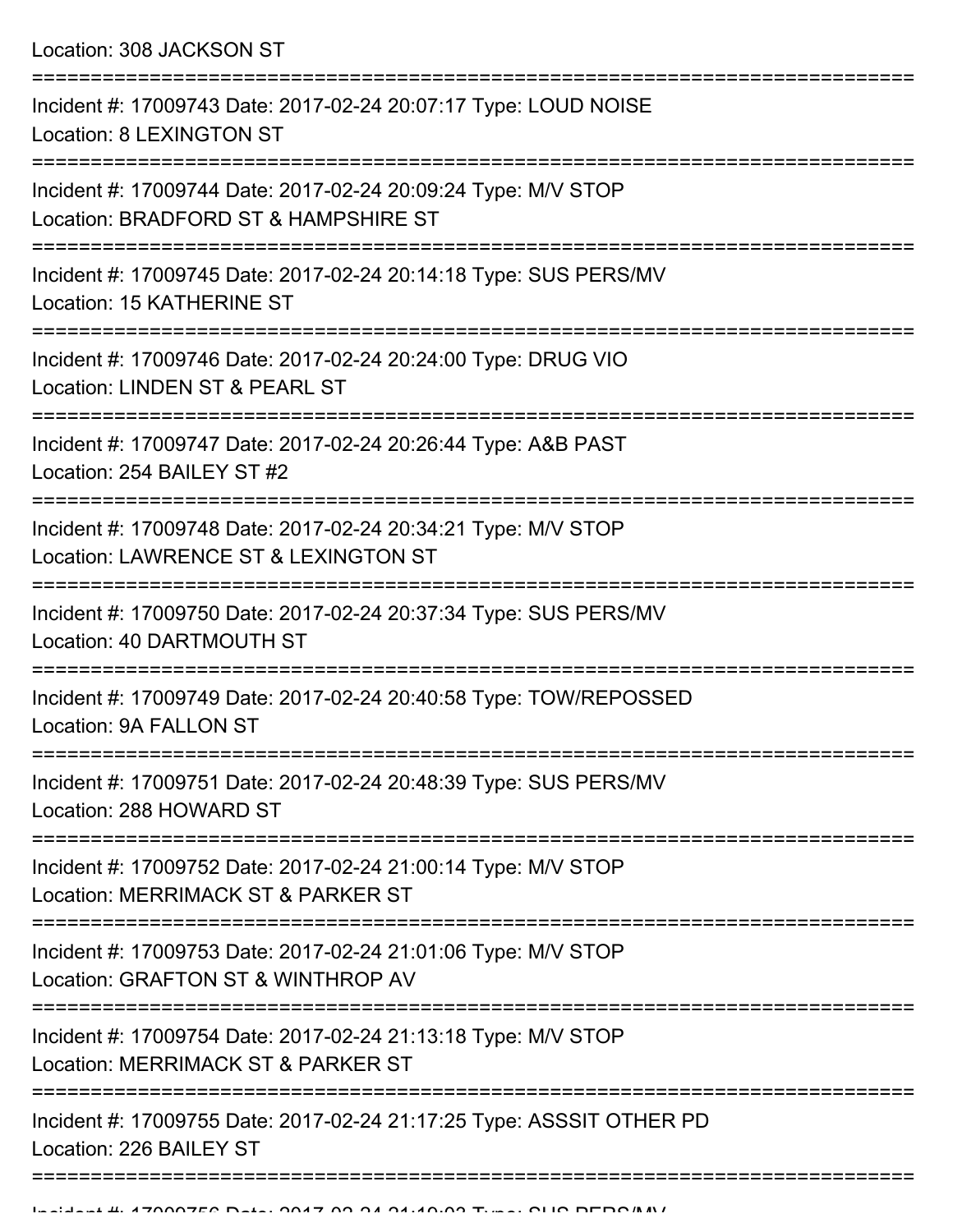| Location: HAFFNERS CAR WASH / 330 S BROADWAY                                                                                               |
|--------------------------------------------------------------------------------------------------------------------------------------------|
| Incident #: 17009757 Date: 2017-02-24 21:27:25 Type: LOUD NOISE<br>Location: 1 FLORENCE CT                                                 |
| Incident #: 17009758 Date: 2017-02-24 21:33:36 Type: INVEST CONT<br>Location: 50 E LAUREL ST                                               |
| Incident #: 17009759 Date: 2017-02-24 21:48:54 Type: LOUD NOISE<br>Location: HAFFNER'S GAS STATION / 69 PARKER ST                          |
| :=========================<br>Incident #: 17009760 Date: 2017-02-24 21:51:41 Type: AUTO ACC/NO PI<br>Location: BIG N' BEEFY / 415 BROADWAY |
| Incident #: 17009761 Date: 2017-02-24 21:52:54 Type: DOMESTIC/PAST<br>Location: 649 ESSEX ST #8-03                                         |
| Incident #: 17009762 Date: 2017-02-24 22:18:46 Type: DISABLED MV<br><b>Location: CURRENT HILL RD</b>                                       |
| Incident #: 17009763 Date: 2017-02-24 22:20:35 Type: COURT DOC SERVE<br>Location: 181 PROSPECT                                             |
| Incident #: 17009764 Date: 2017-02-24 22:22:53 Type: SUS PERS/MV<br>Location: LAWRENCE ST & PARK ST                                        |
| Incident #: 17009765 Date: 2017-02-24 22:27:39 Type: MEDIC SUPPORT<br>Location: 24 CEDAR ST                                                |
| Incident #: 17009766 Date: 2017-02-24 22:33:36 Type: NOISE ORD<br><b>Location: JUNIPER ST</b>                                              |
| Incident #: 17009767 Date: 2017-02-24 22:49:13 Type: TOW OF M/V<br>Location: TRESPASS / 187 LAWRENCE ST                                    |
| Incident #: 17009768 Date: 2017-02-24 22:54:37 Type: M/V STOP<br>Location: LAWRENCE ST & OAK ST                                            |
| Incident #: 17009769 Date: 2017-02-24 23:00:51 Type: DOMESTIC/PROG<br>Location: ATKINSON ST & TYLER ST                                     |
| Incident #: 17009770 Date: 2017-02-24 23:20:12 Type: GENERAL SERV                                                                          |